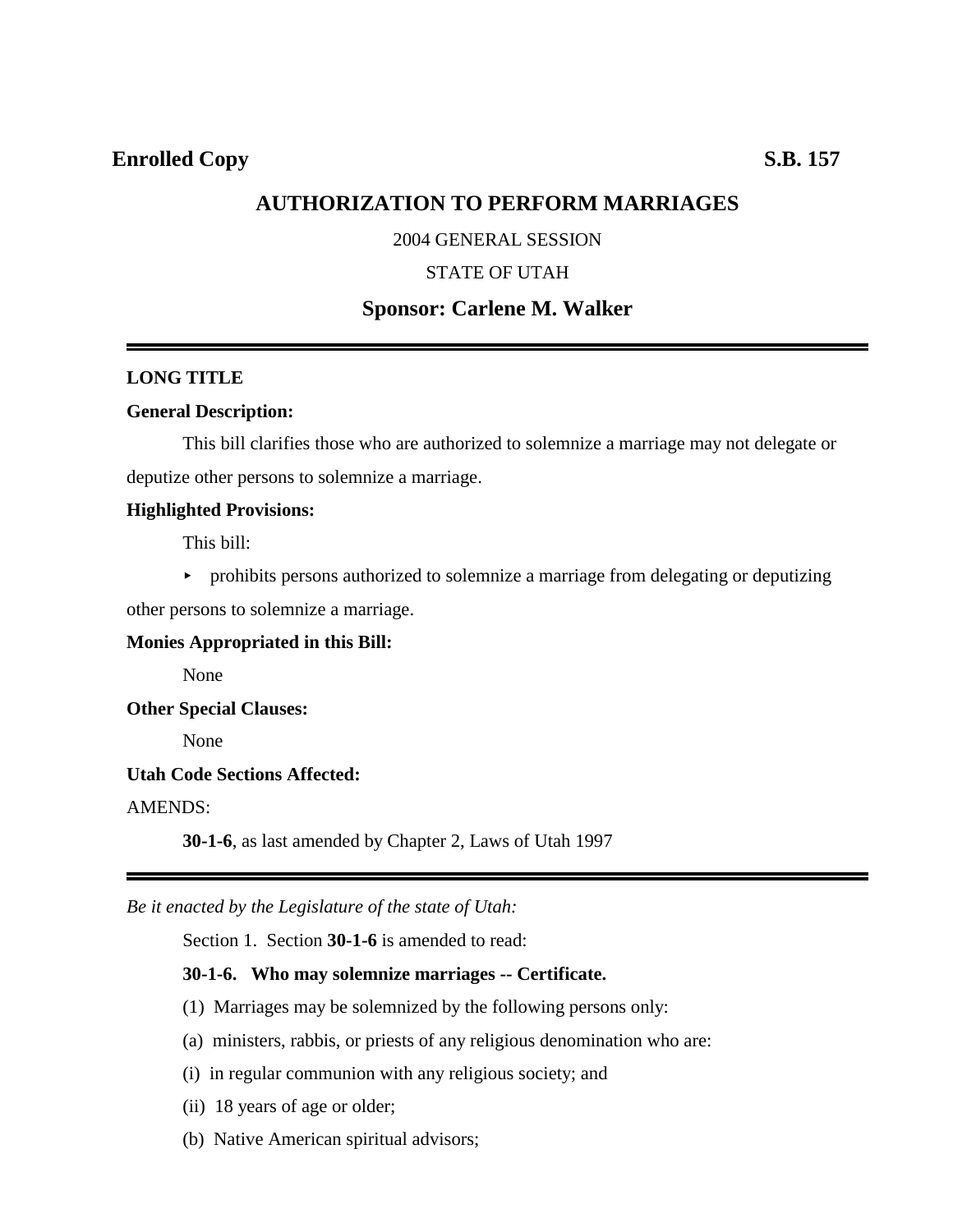# **S.B. 157 Enrolled Copy**

(c) the governor;

(d) mayors of municipalities or county executives;

(e) a justice, judge, or commissioner of a court of record;

(f) a judge of a court not of record of the state;

(g) judges or magistrates of the United States;

(h) the county clerk of any county in the state, if the clerk chooses to solemnize

marriages;

(i) the president of the Senate;

(j) the speaker of the House of Representatives; or

(k) a judge or magistrate who holds office in Utah when retired, under rules set by the Supreme Court.

(2) A person authorized under Subsection (1) who solemnizes a marriage shall give to the couple married a certificate of marriage that shows the:

- (a) name of the county from which the license is issued; and
- (b) date of the license's issuance.
- (3) As used in this section:
- (a) "Judge or magistrate of the United States" means:
- (i) a justice of the United States Supreme Court;
- (ii) a judge of a court of appeals;
- (iii) a judge of a district court;
- (iv) a judge of any court created by an act of Congress the judges of which are entitled to

hold office during good behavior;

- (v) a judge of a bankruptcy court;
- (vi) a judge of a tax court; or
- (vii) a United States magistrate.
- (b) (i) "Native American spiritual advisor" means a person who:
- (A) (I) leads, instructs, or facilitates a Native American religious ceremony or service; or
- (II) provides religious counseling; and